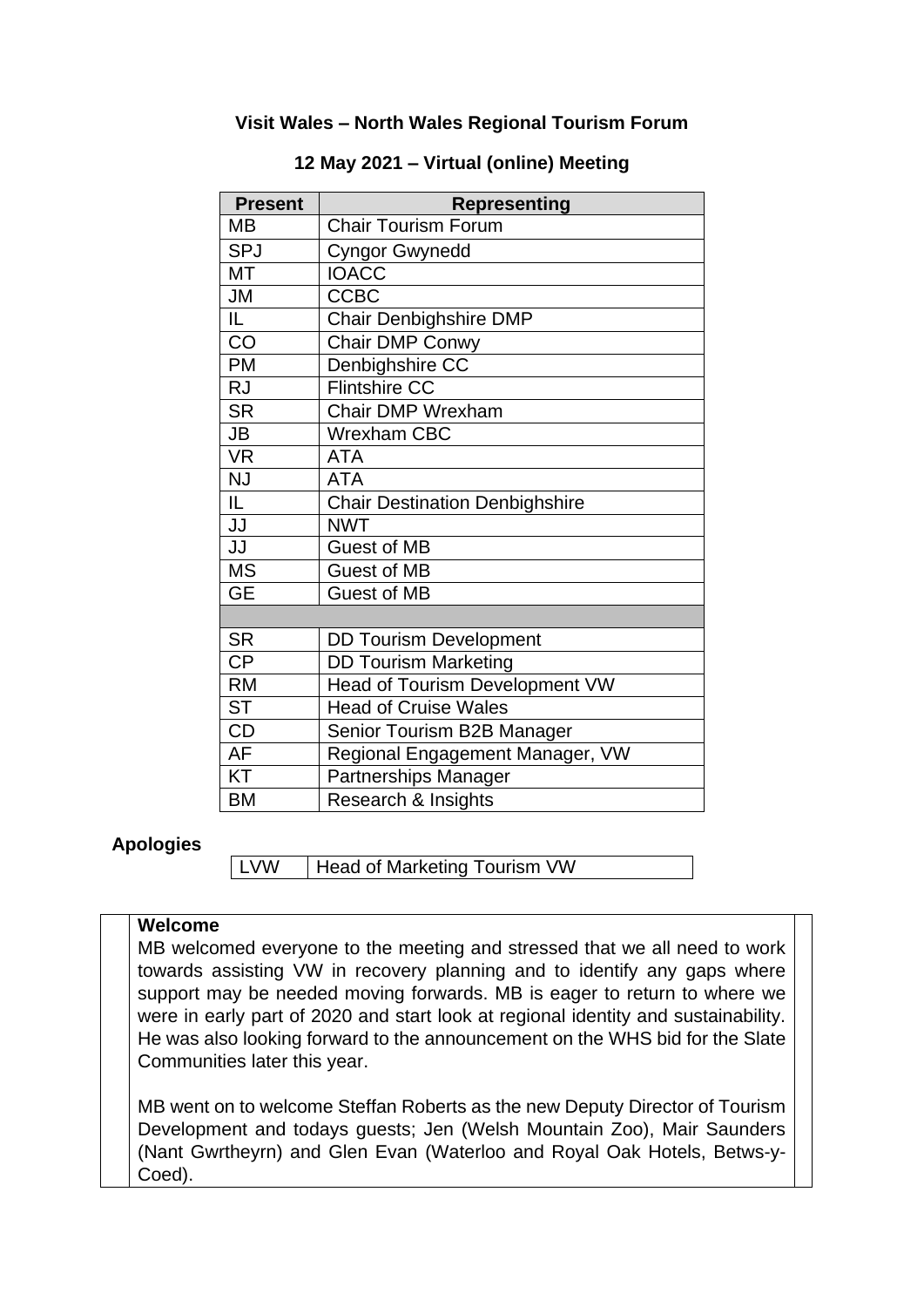#### **Update from VW**

SR said that he was delighted to join the Forum and looked forward to meeting members face to face in the future. SR went on to introduce himself and his past roles within WG and the WDA. SR updated the group on the next steps with setting up a new cabinet and as soon as a new Tourism Minister was announced they would be briefed by the VW team. The 21 day review was taking place this week and we are expecting the First Minister to announce the movement to Alert Level 2 on 17 May. Also, rule of six for indoor hospitality and the new funding package would also be confirmed at this time. SR added that we would also be looking further options to support businesses through this recovery period. A series of pilot events had now been announced. SR asked that aforementioned was kept in confidence until the formal announcements on 14 May.

JJ asked about the VW structure with new appointments, SR confirmed that he was taking over for Rob Holt as Deputy Director of Tourism Development and CC added that she was currently interim DD role of Tourism Marketing and that this post was now being advertised. Both roles sitting under the Director of Culture Sport and Tourism Jason Thomas. JJ added he was disappointed that not many test events were taking place north of Brecon and asked about plans for NW. SR advised that there had been test events (albeit in 2020) in north Wales – Theatre Clwyd and Trac Mon.

CC gave an on screen presentation updating the Forum. Recovery Plan

- Recovery published plan in March but we have held back so we can consult new ministers and look at a task and finish group to drive this forward in conjunction with the sector. We are also engaging with DCMS with recovery planning their plan is due to be published next week. International travel - need info on inbound travel
- Guidance new film to help stakeholders navigate as we move to lower Alert levels this week. We have developed so many tools for the industry and we urge you share these tools with your networks
- Please help us re enforce the Addo messaging and we are grateful that Gwynedd has done this
- The Addo consumer campaign is now regularly on video-on-demand and buses and is about safety and that Wales is a safe place to visit
- As we fully start to reopen we will commence TV advertising and then return to a more normal calendar of marketing activity
- Day visits to outdoor attractions are of course now possible and multi day visits can proceed from the 17 May depending on announcements by the FM on Friday
- With respect to groups; gatherings such as for organised activities like guided tours could take place 30 outdoors, 15 indoors and when we move to alert level 2 this will increase to 50 outdoors and 30 indoors (excluding children and carers) or where it is not an organised activity (where a risk assessment has taken place) then group visits indoors are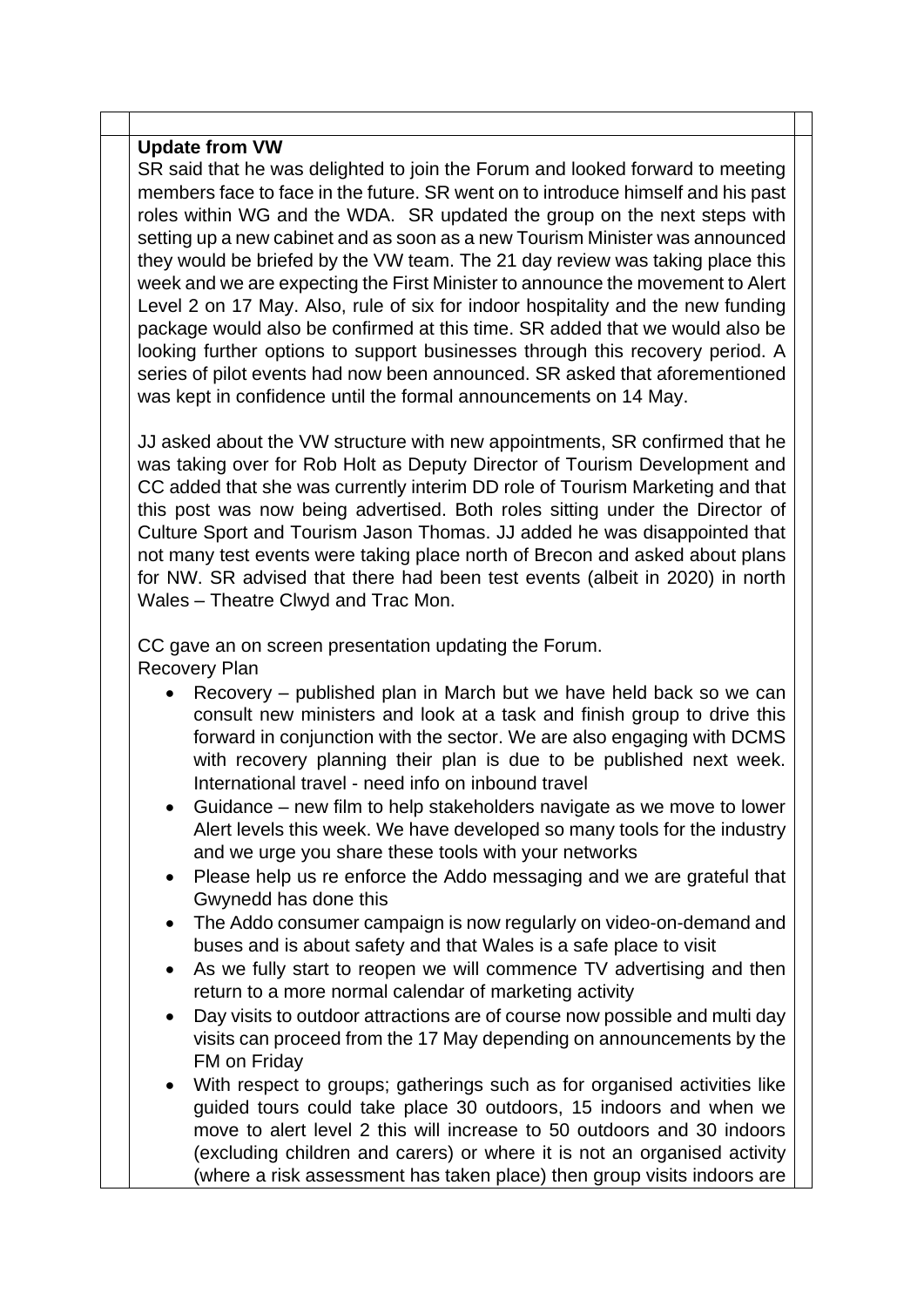| only permissible with members of the same household, support bubble<br>or (when permitted) extended household $-$ or up to 6 people from 6<br>different households - provided their entry indoors is staggered so as not<br>to create a gathering of more than one household or group of 6 indoors.<br>For both of the above, all reasonable measures must be taken to ensure<br>physical and social distancing between households, support bubbles or<br>extended households. Younger children do not need to rigidly follow the<br>advice to stay 2 metres apart. |
|---------------------------------------------------------------------------------------------------------------------------------------------------------------------------------------------------------------------------------------------------------------------------------------------------------------------------------------------------------------------------------------------------------------------------------------------------------------------------------------------------------------------------------------------------------------------|
| RM gave an update on the SSF fund which is now coming to a conclusion. With<br>respect to next round it is subject to Ministerial advice but all information will be<br>on the Business Wales website and will be announced through the VW<br>Newsletter. RM wanted to remind stakeholder of the return to VAT levels up to<br>12.5% and then 20% and need to be planned into operations. We still see a<br>number of enquiries re new developments but banks still think the sector a high<br>risk. Good to see the Hilton at Adventure Park Snowdonia opening.    |
| GE that the restrictions and 2m rule will still impact on recovery. CC added that<br>this is being discussed with Ministers and public health colleagues and wanted<br>to assure the Forum that the issue is understood. SR added that this topic was<br>very much alive. CC added that as long as mitigations are in place there were<br>exemptions to the 2m rule. GE added that there were inconsistencies with LAs<br>and the enforcement.                                                                                                                      |
| SPJ added that there was still confusion re outdoor hospitality, ventilation, staff<br>wearing masks and recording data of guests. Clarity on regs in Wales and<br>England. Industry still need clarity. CC agreed similar issue in south Wales but<br>we have produced assets and use influencers, we need partners to use these<br>assets, On ventilation we are producing easily digestible information for the<br>industry.                                                                                                                                     |
| <b>Skills update</b><br>KT updated on the skills agenda. Skills are a key focus in recovery plan. VW<br>does not have a skills remit but we work closely with the skills division at WG to<br>ensure that they are aware of the issues affecting by the sector and its<br>importance to the Welsh economy. The role is to signpost, working closely with<br>partners such as industry reps, Jobcentre Plus, Careers Wales, Regional Skills<br>Partnerships and others. We also welcome feedback from industry re training<br>and recruitment needs and issues.      |
| <b>VW</b><br>skills<br>information<br>Tourism<br>also<br>host<br>the<br>Zone<br>on<br>https://businesswales.gov.wales/tourism/other-useful-links#guides-tabs--1                                                                                                                                                                                                                                                                                                                                                                                                     |
| Members are encouraged to visit the page for information on e.g. Business<br>Wales Skills Gateway and other support available to businesses.                                                                                                                                                                                                                                                                                                                                                                                                                        |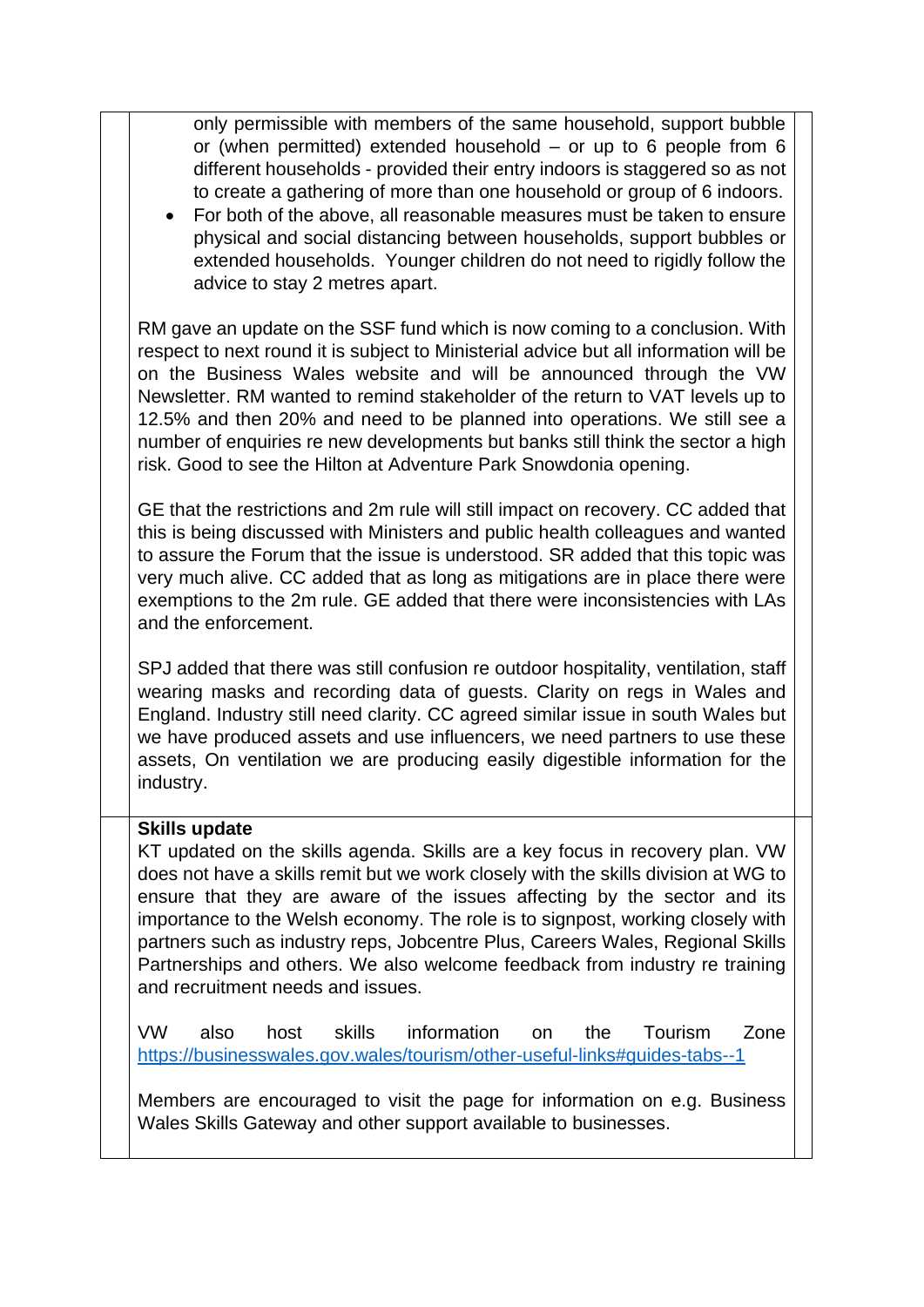| KT updated the Forum on the industry led Wales T & H Skills Partnership,<br>founded in 2019 and Chaired by Sharon Lusher. Chairs of the four Regional<br>Fora have been invited to the next meeting.                                                                                                                                                                                                                                                  |
|-------------------------------------------------------------------------------------------------------------------------------------------------------------------------------------------------------------------------------------------------------------------------------------------------------------------------------------------------------------------------------------------------------------------------------------------------------|
| JJ stated that NWT members had been reporting issues associated with Brexit,<br>Furlough, chef shortages, bartenders, and staff moving out of the sector. MB<br>added that the issues were discussed at the Stakeholder Meeting on 11 May.                                                                                                                                                                                                            |
| GE wanted to stress that the issues were immediate.                                                                                                                                                                                                                                                                                                                                                                                                   |
| <b>Research</b><br>BM gave a comprehensive presentation on the latest Tourism research and<br>trends                                                                                                                                                                                                                                                                                                                                                  |
| Links to latest VW and VB Tourism stats:                                                                                                                                                                                                                                                                                                                                                                                                              |
| https://gov.wales/tourism-barometer                                                                                                                                                                                                                                                                                                                                                                                                                   |
| https://gov.wales/wales-tourism-accommodation-occupancy-surveys<br>https://www.visitbritain.org/official-statistics                                                                                                                                                                                                                                                                                                                                   |
| <b>Adventure Smart</b><br>EED gave a pertinent presentation on the Adventure Smart initiative as the<br>sector starts to re- open.                                                                                                                                                                                                                                                                                                                    |
| The initiative sits well and complements the ADDO messaging being rolled out<br>by VW.                                                                                                                                                                                                                                                                                                                                                                |
| EEJ encouraged members and their networks to use the #beadventuresmart in<br>social media activity. And invited anyone to contact her for further information.                                                                                                                                                                                                                                                                                        |
| <b>RTEF &amp; TPIF Update</b>                                                                                                                                                                                                                                                                                                                                                                                                                         |
| <b>JJ TPIF - Regional Marketing</b><br>JJ gave an update on the activity being undertaken by NWT. Things have been<br>on hold, currently tram wraps in Manchester, out of home campaign with static<br>sheets at supermarkets in the NW, DAX campaign targeting NW and WM –<br>using radio over the next 3 months and a series of themed podcasts working<br>with businesses. Working with AVANTI rail who are now on board as a strategic<br>partner |
| <b>SPJ RTEF - The Wales Way</b>                                                                                                                                                                                                                                                                                                                                                                                                                       |
| SPJ updated on the work with The Wales Way. Activity is now close to<br>completion. Assets have been developed to use off and on line promoting,<br>culture, the outdoors, landscapes and adventure across all areas of the routes.<br>Exhibitions took place pre-Covid, with further activity about to commence<br>working with businesses. A suite of digital assets also developed to complement<br>and support ADDO                               |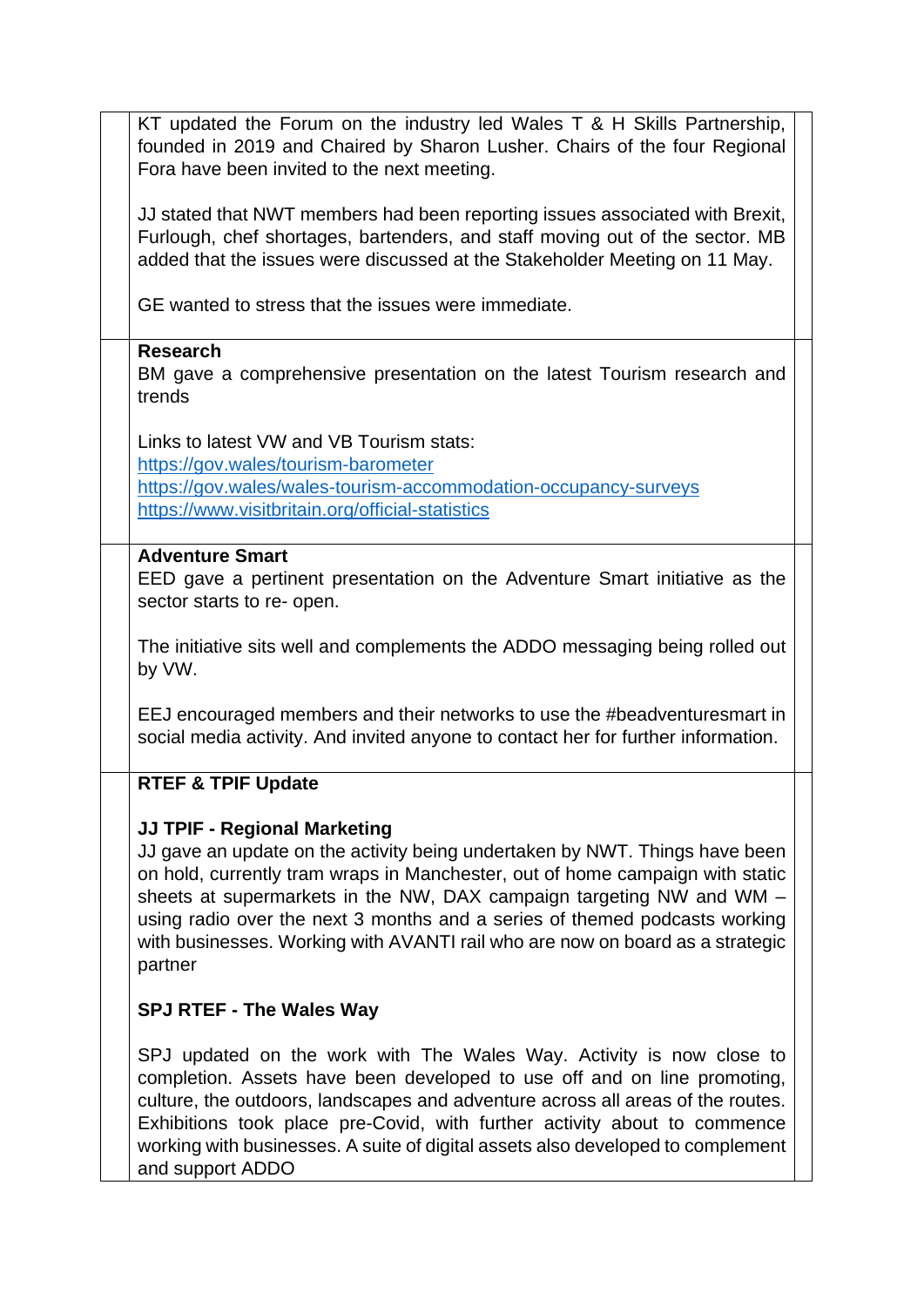# **EEJ TPIF – Curious Cymru Experiences**

Update on the development of experiences for Air BNB. There were originally less than 10 Welsh experiences listed on Air BNB. The project has now developed over 50 new experiences i.e. bee-keeping, Nordic walking, historic cycle tours, gin adventures, mindful walks, Bush craft, husky trekking, etc. There has been business development activity, social media content development. Going forward the intention is to work these products outside of Air BNB and develop longevity

# **MT RTEF - Cruise Wales**

RTEF project we have just completed the cruise ship project and working with Welsh Gov on reopening cruise from June onward (restrictions permitting) but this is the pan-Wales videos for use by cruise wales <https://www.youtube.com/watch?v=nYNjEnL7Sak>

## **MB invited guests to speak**

Mair Saunders - highlighted the issues that are effecting the wedding industry. Skills on the Llyn are an issue and finding welsh speaking staff continues to be a problem.

Jen Jesse WMZ – interested to know about social distancing form 21 June. Problem will be when restrictions ease in England. The zoo is primarily outdoors so looking forward to opening on 17 May.

CC – re weddings and numbers and forward notice this is being discussed with Cabinet

MB thanked everyone for their attendance and wished everyone best wishes as they now start to re-open

## **Regional Updates**

#### **Conwy**

- Tourist Information Centres open, footfall down 40% and income down similarly, will pick up as the staying visitor numbers increase. Currently visitors not wanting to travel from resort
- Undertaken a visitor survey online to our visitor database. Aim to establish their expectations for their future trips to Conwy. This is a repeat of what we did 12 months ago, so hopefully some trends might show. We had 400 respondents, 12 months ago we had 1400!!
- We are currently undertaking a business survey across the county, including tourism and hospitality businesses. Aim to identify support needs for businesses in 3 areas: 1) Financial position of business 2) digital presence, connectivity issues and 3) Recruitment and skills issues
- Conwy Tourism Ambassador Programme we launched this on the 18 March. We have 167 Bronze awards, 118 Silver, the Gold award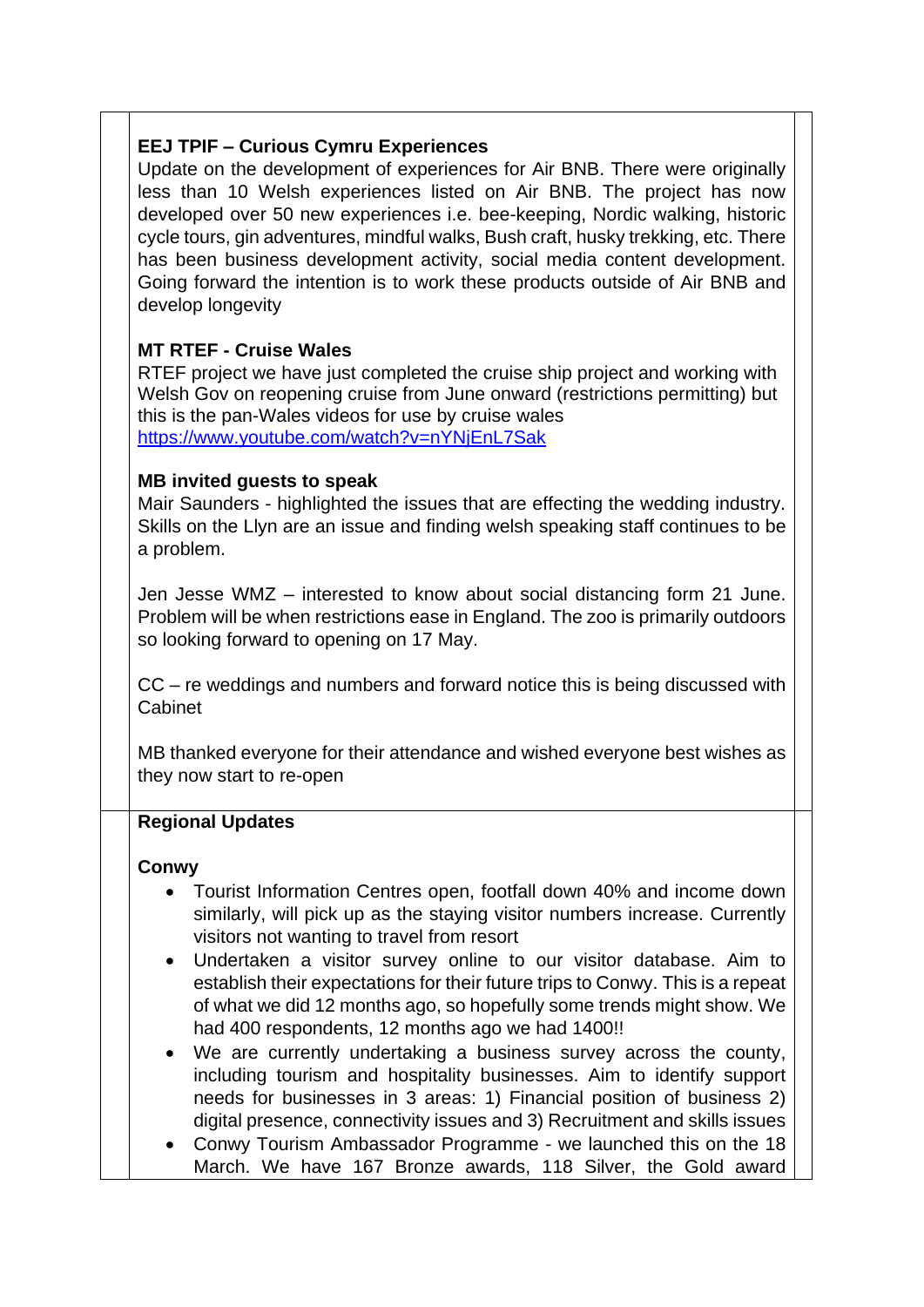(additional modules) will go live at the end of May/early June. Filming held up due to Covid. Many businesses have incorporated the programme into their staff induction process.

- A lot of effort is going into making the Destination safe and ready for visitors, additions resource has been put into litter picking and toilet management/cleaning
- We still have a good pipeline of private sector interest in developing attractions, accommodation and acquiring existing businesses. All very positive
- The 3 ex Whisper hotels in Llandudno have been sold to a new investor
- Destination Conwy meeting 11 May, the trade feedback difficulties with recruitment, particularly the accommodation sector. We are going to run a recruitment marketing campaign for the sector to support businesses
- Concern was raised at the proposed new wind farm off Llandudno Awl Y Mor, and opposition to it grows. The wind turbines could be more than 300 metres high, the view from Llandudno will be saturated with turbines
- Announcement today of another Discretionary grant for tourism sector which LA's will be administering
- We are currently marketing Conwy on Smooth Radio in N West and Midlands

### **Denbighshire**

## **Plan to welcome visitors safely to Denbighshire**

Denbighshire County Council has produced a plan to ensure the county can welcome visitors safely as lockdown restrictions continue to ease.

Denbighshire's Destination Management Plan has been developed in partnership with tourism businesses across the county and seeks to coordinate activity over the coming months to ensure a positive experience for visitors, residents and business.

Cllr Hugh Evans OBE, Leader of the Council, said: "We have worked in partnership with tourism businesses to produce a plan that ensures key sites and facilities are ready to welcome visitors and that local residents will feel safe and well-informed.

"Tourism contributes £552million a year to Denbighshire's economy and we want people to come to Denbighshire this summer and return again year after year, so it is important we make the county safe and welcoming to visitors while giving residents confidence that they remain safe"

"To do this we will build on the work we have already undertaken and continue to encourage responsible visitor and resident behaviour, recruit more Tourism Ambassadors and actively engage with existing Ambassadors to encourage visitors and residents to visit sites across the county to help alleviate busy periods at our honeypot sites.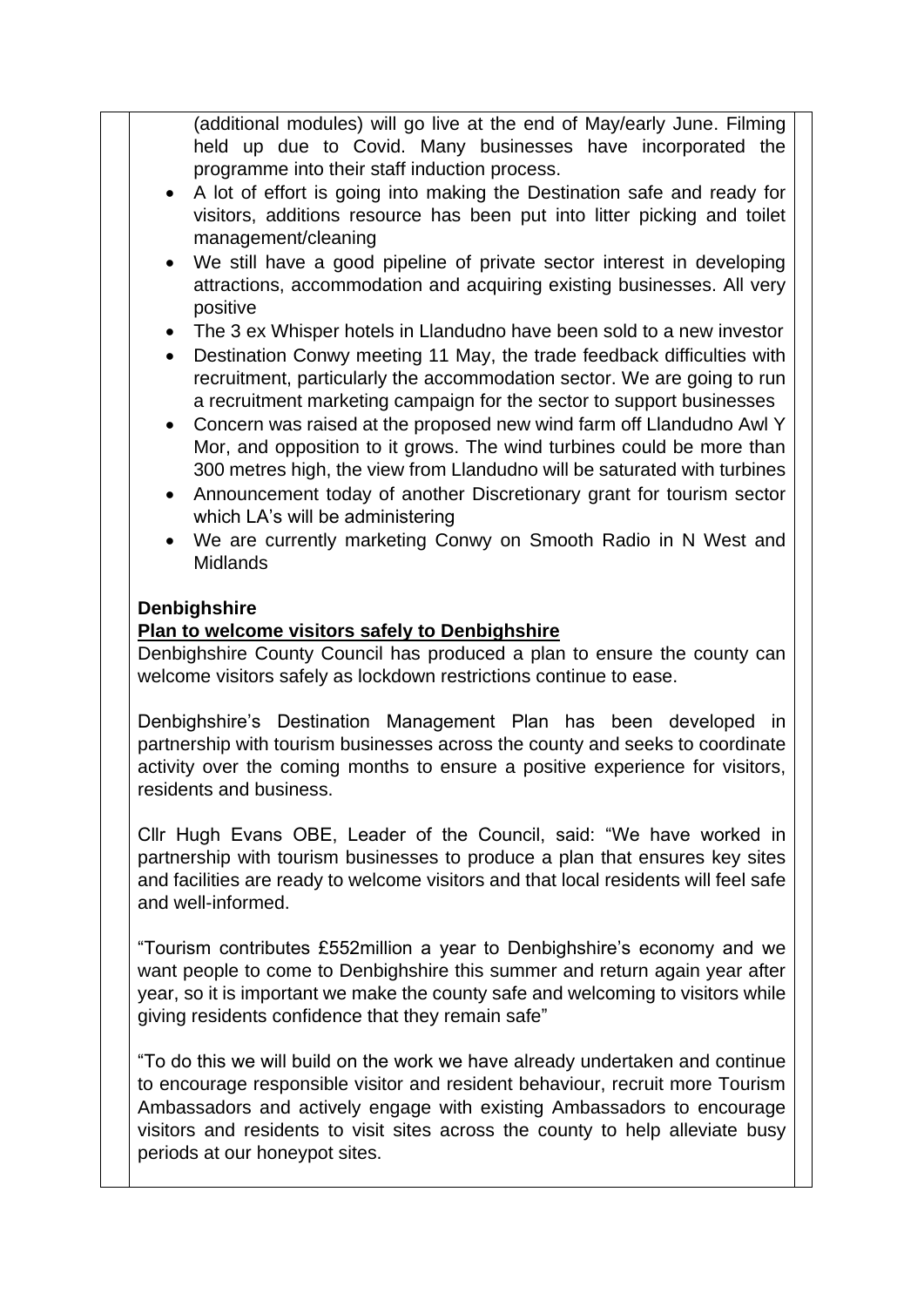"The Council and its partners will play a key role in supporting the tourism industry, work with it and enable it to re-establish itself over the coming years. It's very important we continue to work closely together to ensure our sites and facilities are safe and suitable for residents and visitors as we move through 2021."

Activity across the authority will be coordinated within its Business Recovery Group which has representation from all relevant Council services as well as from North Wales Police and the private sector.

Actions within the Destination Management plan include:

- Engagement with businesses, communities and with residents and visitors
- Ensuring that Denbighshire's facilities, sites and attractions are ready for residents and visitors as the tourism industry gradually moves back to full capacity
- Promoting messages about responsible visits and developing sustainable tourism

The Tourism Strategy Group will monitor delivery and be ready to identify any issues that need to be addressed to ensure that Denbighshire has the most successful tourism season possible.

Work has taken place at sites across Denbighshire, including Moel Famau and Loggerheads country parks, to ensure measures are in place to keep visitors safe.

These include improvements to the car parks at Moel Famau and the upgrading of paths at Loggerheads and works at Horseshoe Falls to improve access.

Ian Lebbon, Chair of Denbighshire Destination Management Partnership, said: "The Denbighshire Destination Management Partnership is pleased to have been closely involved with the county council in the production of the Destination Management Plan.

"We recognise and very much appreciate the importance that the council places upon the tourism industry within the local economy for residents and visitors as well as those working within the sector. Denbighshire has a proud and successful history of attracting and welcoming visitors to our wealth of attractions. We look forward to continuing to work closely in partnership with the council in maintaining and building on that success in the future."

## **Anglesey**

Update from Anglesey

 Monthly updates with our Tourism Association. These are led by the council leader and portfolio holder.